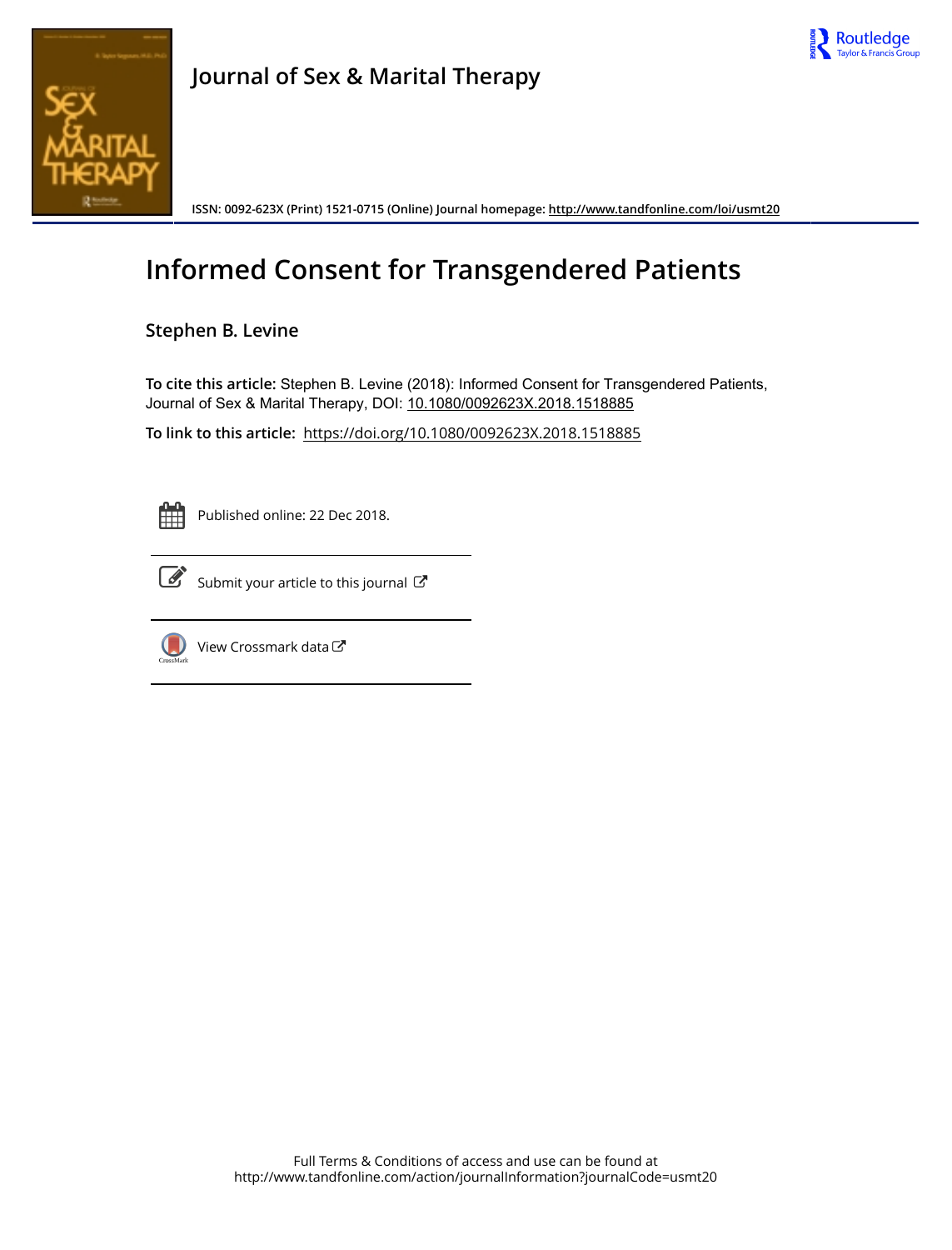

Check for updates

## <span id="page-1-0"></span>Informed Consent for Transgendered Patients

Stephen B. Levine

Department of Psychiatry, Case Western Reserve University School of Medicine, Cleveland, Ohio, USA

#### ABSTRACT

The request of a transgendered-identified patient for psychiatric, medical, or surgical services creates ethical tensions in mental health professionals, primary care physicians, endocrinologists, and surgeons. These may be summarized as follows: Does the patient have a clear idea of the risks of the services that are being requested? Is the consent truly informed? While this question is starkly evident among cross-gender identified children contemplating puberty suppression and social gender transition and young adolescents with rapid-onset gender dysphoria, it is also relevant to young, middle-aged, and older adults requesting assistance. Many patients cannot tolerate detailed discussion of the risks. This article reviews the history of informed consent, presents the conflicts of ethical principles, and presents three categories of risk that must be appreciated before informed consent is accomplished. The risks involve biological, social, and psychological consequences. Four specific risks exist in each category. The World Professional Association for Transgender Health's Standards of Care recommend an informed consent process, which is at odds with its recommendation of providing hormones on demand. With the knowledge of these 12 risks and benefits of treatment, it is possible to organize the informed consent process by specialty, and for the specific services requested. As it now stands, in many settings informed consent is a perfunctory process creating the risk of uninformed consent.

## Introduction

The provision of informed consent for medical interventions is now a widely accepted ethical responsibility of physicians (Lynch, Joffe, & Feldman, [2018](#page-11-0)). For most of recorded medical history, however, physicians assumed that they knew best, that deception was necessary to generate patient confidence, and that the physician would always act in the patient's best interest (Murray, 1990). These paternalistic ideas have eroded over the 20th century as court decisions sequentially defined patient rights. Informed consent now rests upon several principles of professionalism including physician honesty and respect for patients' dignity and autonomy in decision making (World Medical Association, [2017](#page-12-0)).

In routine medical care, as long as the physician observes no abnormal behavior or questionable communication, consent is assumed by the patient's acceptance of recommended care. In these situations of a priori consent, no documentation is required. When there is a risk of serious consequences from surgical, invasive radiological, medical, or psychiatric treatments, however, signed informed consent documents are required. Informed consent documents ideally verify that the risks and benefits of treatment and alternative approaches were explained, and understood and accepted by the patient. The documents provide legal protection for the physician and assurance that the patient has had a chance to ask questions and to decide. Problems arise when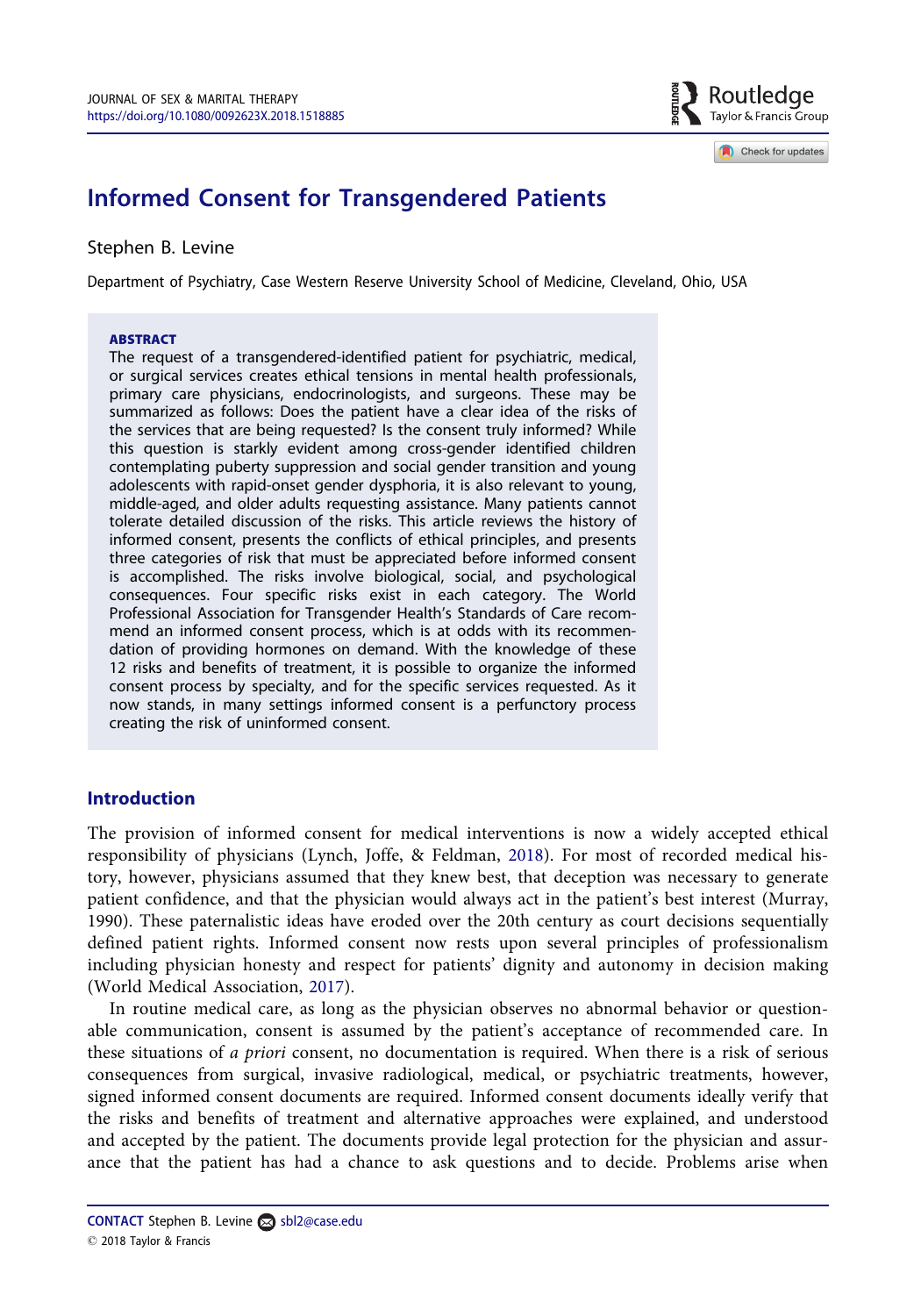<span id="page-2-0"></span>patients do not speak the language of their physicians. When patients can be assumed to have adequate reasoning capacity to give consent, consent is legal even if a spouse or parent might not approve. Parents are required to provide informed consent for their children as long as the minor is perceived to have assented. Assent and consent are based on the idea that the circumstance is free of coercion, manipulation, or undue influence. Acutely intoxicated, psychotic, demented, driven, or intellectually deficient older adolescent and adult patients are thought to be unable to prudently weigh the risks of a procedure in terms of their life circumstances. They require a legally authorized representative to provide consent. Informed consent processes and documentation in the busy, practical modern medical practice are often perfunctory. Who provides the consent and how it is done varies considerably (Lynch, Joffe, & Feldman, [2018\)](#page-11-0). These ideas form the basis for considerable ethical uncertainty among mental health professionals, endocrinologists, surgeons, and others who prescribe hormones.

## Informed consent for transgendered patients

During the current young century, gender-specialist-determined guidance about informed consent has undergone modification as part of a larger, historically older social movement to depathologize all sexual identity variations—that is, atypical gender identities, homosexual and bisexual orientations, and paraphilias (Levine, [2005\)](#page-11-0). Much of this change has been beneficial to minority groups. However, clinical work in the gender identity arena, which used to be based on symptoms and social, vocational, and educational dysfunction, is now based on sociopolitical concepts. Cultural forces have provided a new narrative about the vital importance of having strict consonance between one's sexed body and gender identity. A previous narrative recognized that all human beings were a subtle mosaic of masculine and feminine identifications. Degrees of crossgender identifications were often more obvious within gay and lesbian communities than in heteronormative communities. Within about thirty years, body/gender incongruence has gone from being viewed as a rare psychiatric disorder, to a serious medical condition (for legal and insurance reasons [Levine, [2016](#page-11-0)]), to an increasingly common normal variation of gender identity development that, only when patients request, requires medical assistance (Reed et al., [2016\)](#page-11-0). At the same time, the wish to change one's "sex" (a reflection of the binary view of gender) is increasingly being replaced by the wish to personally define gender as one sees fit (the nonbinary view of gender). Political policy informs clinicians that no gender adaptation is viewed as inherently problematic or a symptom of another developmental problem; the many forms of gender expression are only manifestations of human diversity (Drescher, Haller, APA Caucus of Lesbian, Gay and Bisexual Psychiatrists, [2012](#page-11-0)). Today these trans-supportive ideas are incorporated in educational, institutional, and corporate policies and increasing insurance coverage for medical assistance (Baker, [2017\)](#page-10-0). Widespread discrimination and patients' fear of accessing health care continue, however, as does the clinical perception that many patients evidence significant emotional and adaptive problems.

Physicians and mental health professionals are caught in this state of cultural flux and left with considerable uncertainty about clinical management. Professionals fall into camps: strong advocacy (Coleman et al., [2011\)](#page-10-0), distinct opposition (Mayer & McHugh, [2016\)](#page-11-0), case-by-case decision making (Levine, 2018a), and avoidance of transgendered patients. These camps exist because science has not yet sufficiently advanced to render irrelevant these seeming political, moral, or psychiatric ideologies (Mueller, De Cuypere, & T'Sjoen, [2017\)](#page-11-0). Scientific uncertainties have not slowed the provision of medical support for somatic transformation at urban specialized clinics that emphasize advocacy as a core component of clinical work (Hsieh & Leininger, [2014;](#page-11-0) Yarbrough, [2018](#page-12-0), pp. 61–62).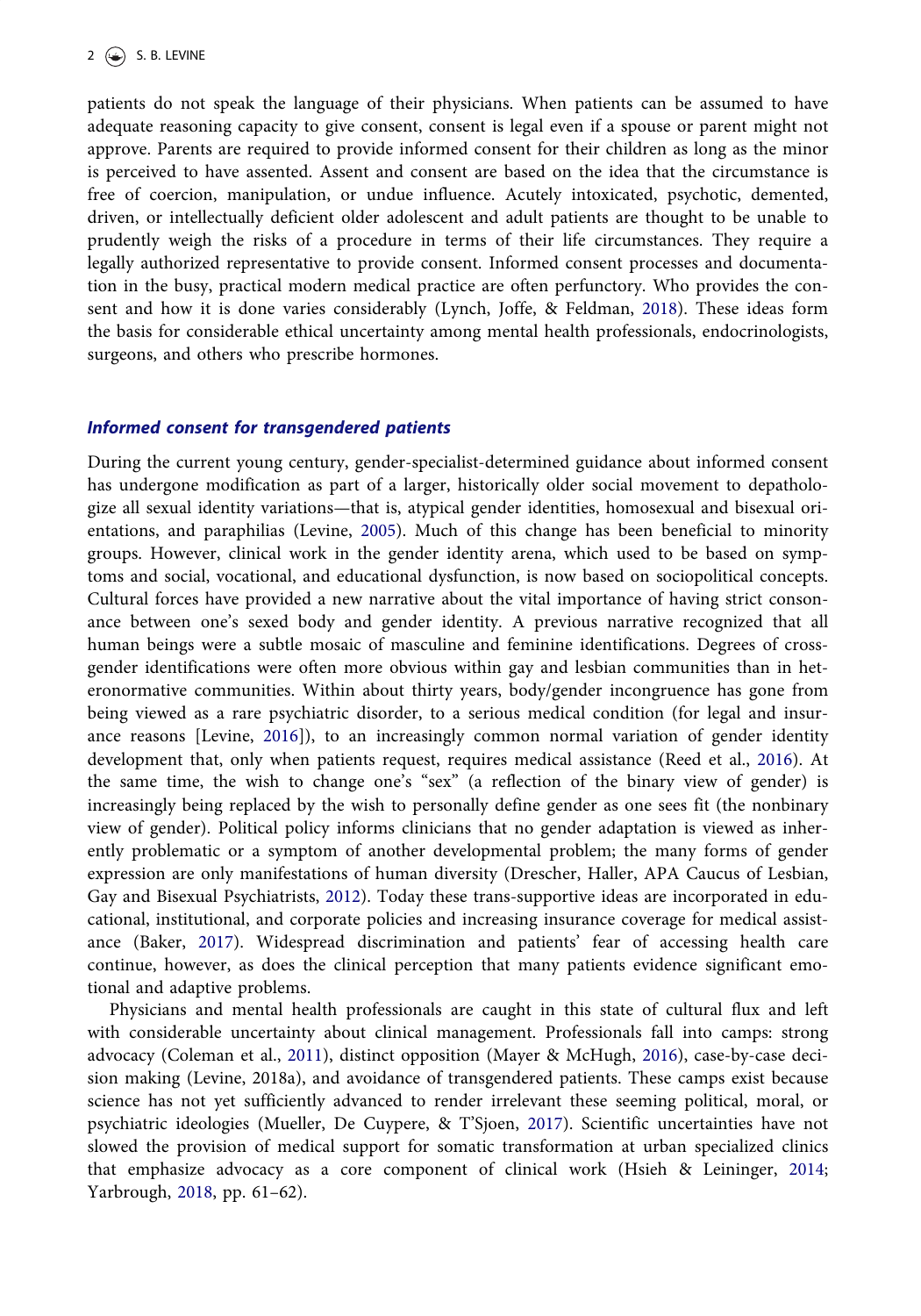#### <span id="page-3-0"></span>The organizing variables

Four major variables shape the informed consent challenges: age of the patient; previous crossgender life experience; services that are requested; and socioeconomic status. Gender dysphoria may first appear in childhood, adolescence, or adulthood. Each age group poses different questions about risk comprehension. The short and long-term risks that need to be grasped by patients are different when the issue is a new identity label, social transition, hormones, or surgery. For instance, an impoverished, runaway transgendered 18-year-old, a 40-year-old married professor who has only cross-dressed for masturbation, and a trans woman who is seeking her third cosmetic surgery since her vaginoplasty cannot be dealt with in the same way. In each of the diverse clinical circumstances, professionals have to balance honesty, beneficence, nonmaleficience, justice, and respect for patient autonomy—ethical principles that often conflict—in ways that can be openly discussed among their colleagues. Without discussion, their clash may cause unrecognized distress and negative reactions to all work with transgendered patients.

#### Is respect for autonomy the overriding ethical principle?

Until about a decade ago, professionals were required to assent to medical or surgical intervention after a thorough psychiatric evaluation, with or without continuing psychotherapy. Mental health professionals functioned as gatekeepers who made recommendations, by individuals or committee, about a patient's eligibility and readiness for social transition, hormone administration, or gender-conforming surgeries. With the revision in 2011 of the Standards of Care by the World Professional Association for Transgender Health (WPATH), a new process model of informed consent was encouraged. It asserted that patients know best what they need to be happy, generally meaning that patient autonomy is the singular ethical consideration for informed consent (Cavanaugh, Hopwood, & Lambert, [2016](#page-10-0)). This includes children and adolescents. The mental health professionals' roles in recognition and treatment of the highly prevalent psychiatric co-morbidities and decisions about readiness were deemphasized, particularly by the pronouncement that there is nothing pathological about any state of gender expression. Minority stress was invoked as the major cause of the associated psychiatric burdens. Nonetheless, the professionals' central concern for patients' futures and their families remain the same—do the patients understand what risks they are undertaking? Under what conditions can it be said that the patient's consent to treatment is sufficiently informed?

#### Helping patients to grapple with relevant questions

Professionals with various degrees, ranging from master's degrees, PsyDs, PhDs, and MDs, work with these patients at differing stages of the transition. Unlike other arenas of medicine where the physician has the responsibility for informed consent, all clinicians bear responsibility to discuss aspects of risk and alternative possibilities. All of these patients should be helped by their clinicians to grapple with four relevant questions. Their answers provide the professional with a judgment about how realistic the patient is being:

- 1. What benefits do you expect that the consolidation of this identity, gender transition, hormones, or surgery will provide?
- 2. What do you understand of the social, educational, vocational, and psychological risks of this identity consolidation and gender role transition?
- 3. What do you understand about the common and rare, short- and long-term medical and health risks of hormone and surgical interventions?
- 4. What have you considered the nature of your life will be in 10 to 20 years?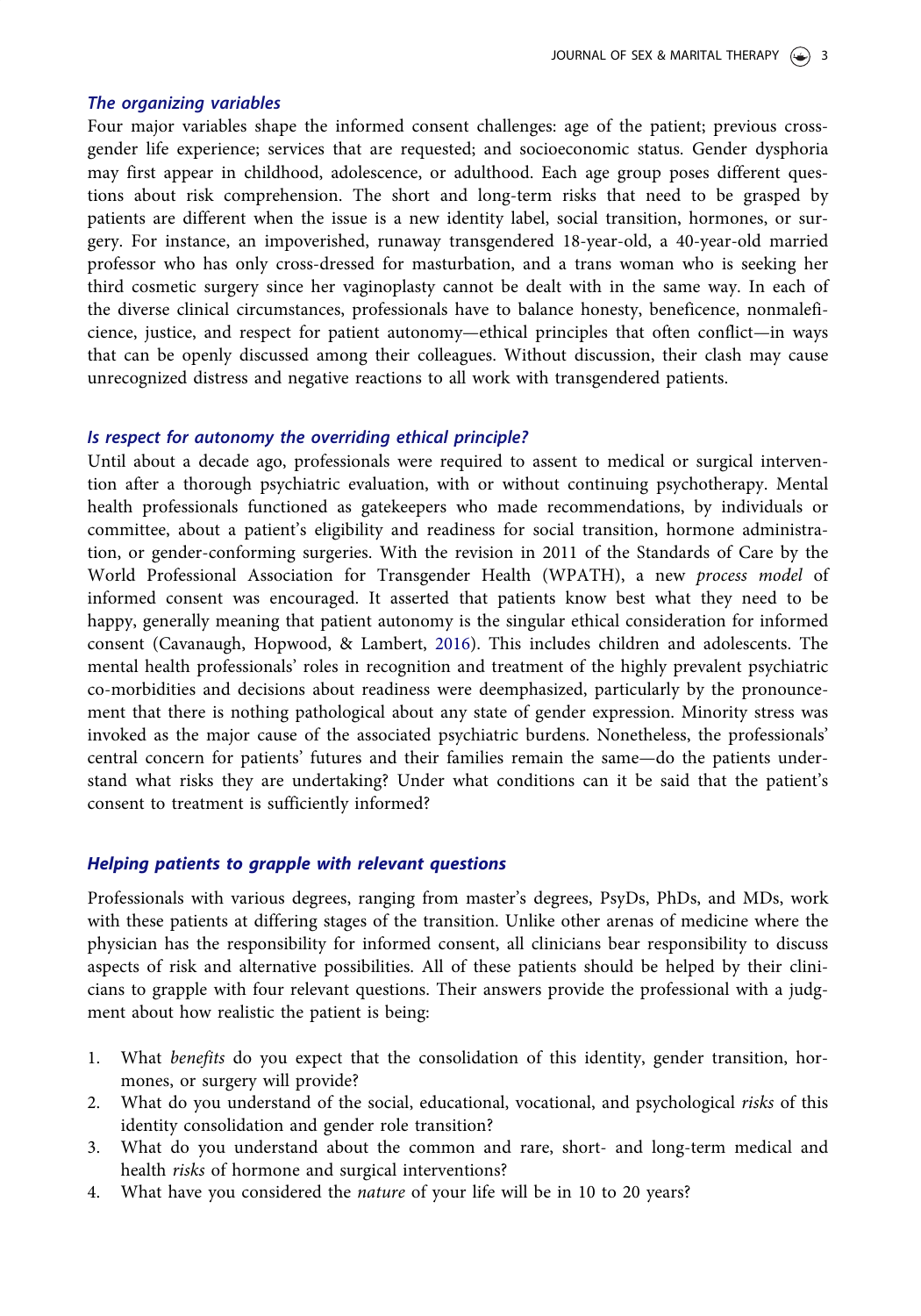## 4  $\left(\frac{1}{2}\right)$  S. B. LEVINE

In some gender clinics, a large percentage of gender nonconforming patients are emancipated youth. They consist of runaways, disowned persons, or those who have aged out of foster care. They may be living hand to mouth on the streets and may be periodically homeless. Some of this group turns to criminality and/or sex work. They have a high prevalence of drug abuse and are at high risk for sexually transmitted diseases. How they synthesize the answers to these questions is much different from less desperate youth and older adults with more education and functional family relationships. Whatever the socioeconomic status of the patient, the professional cannot help but to form opinions about how driven, realistic, and contemplative the patient is when listening to the patient's answers.

## Professionals grappling with more refined questions

Professionals have knowledge of, or beliefs about, the psychosocial benefits of consolidating identities, transition, hormones, and surgeries. Most highly experienced professionals can provide examples of adolescents and adults who are much happier living in their current gender. Their mental health and function in the world have improved. Such clinical experiences along with previous research about the value of gender-conforming surgeries enable professionals to balance their tensions between beneficence and nonmaleficence. The professionals' personal answers to these questions and their sense of the existing literature inform their decisions:

- 1. At what rates are the patient-expected benefits attained?
	- a. What is known about who obtains and who does not obtain these benefits?
	- b. How lasting are the benefits?
- 2. What have outcome studies demonstrated about the social, vocational, and mental health risks of transition?
- 3. What is the rate of returning to birth-assigned gender when transitioned before puberty, during puberty, late adolescence, or adulthood?
- 4. What have outcome studies established about the short- and long-term rate of complications of hormones on physical health for trans women and trans men?
- 5. What has my clinical experience established about the rate of these hormone risks?
- 6. What have outcome studies established about the short- and long-term risks of gender-conforming surgeries for trans women and trans men in terms of psychosocial outcomes? a. What measured parameters form the basis of the conclusions?
- 7. What have outcome studies established about the rate of somatic complications of the major surgical procedures employed for trans women and trans men?
- 8. What has my clinical experience established about the psychosocial and somatic outcomes of gender-conforming surgeries for trans women and trans men?
	- a. What parameters of evaluation has this been based upon?
- 9. What aspects of gender dysphoria (incongruence) are and are not cured by medical interventions?
- 10. What accounts for any evident psychiatric diagnoses?
	- a. Dysphoria about body?
	- b. Internalized cultural tensions of being in a sexual-minority group?
	- c. Inherent problem due to developmental forces other than gender?
	- d. Acquisition of the new identity is associated with great fear of the future?
	- e. Experienced discrimination?

It is apparent that the more these questions are refined, the more limited knowledge becomes. Thus, informed consent is based on a great deal of patient and professional hope about the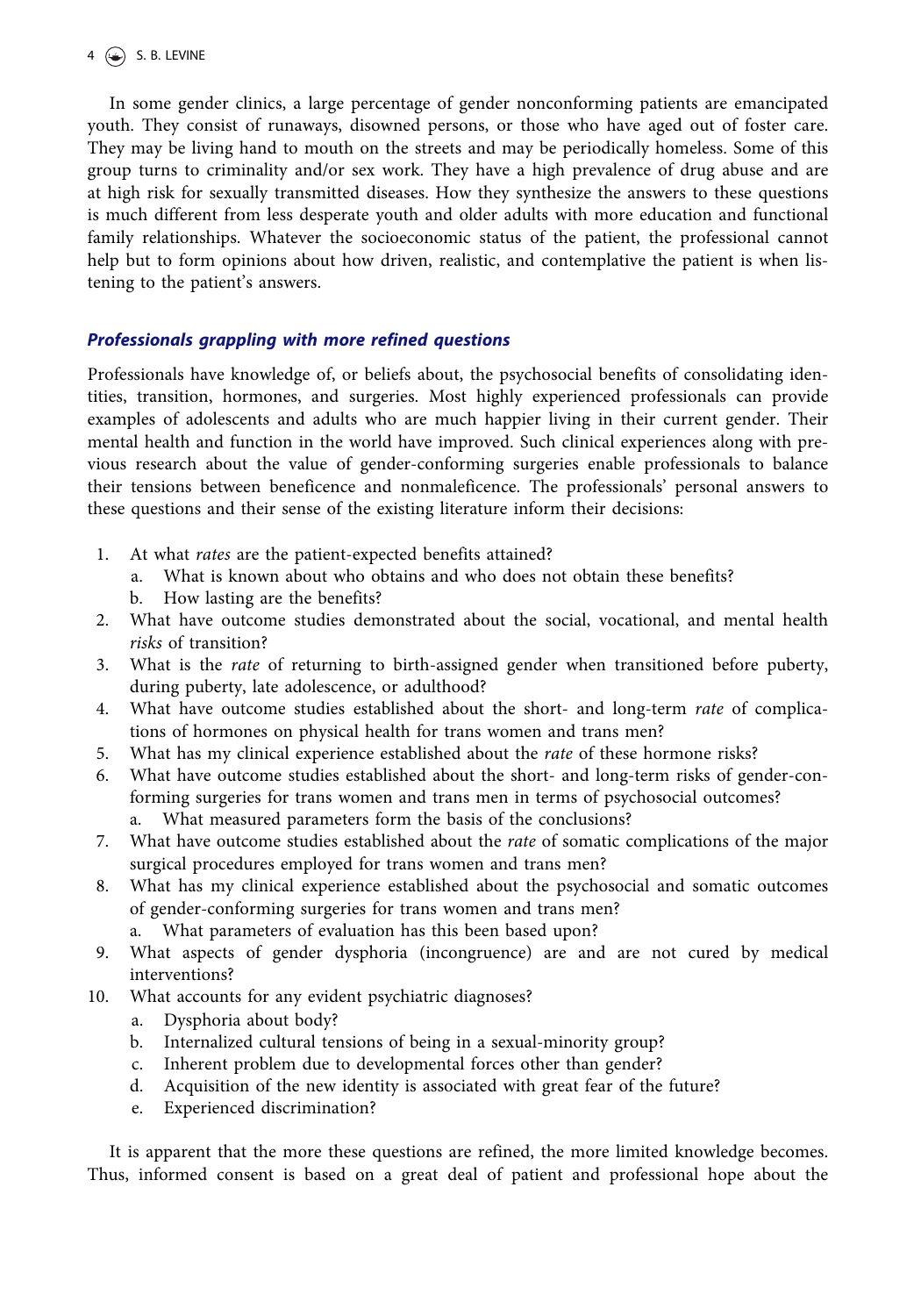<span id="page-5-0"></span>future. A number of data sets have indicated significant concerns about premature mortality from medical and psychiatric conditions (Dhejne et al., [2011](#page-11-0); Simonsen, Giraldi, Kristensen, & Hald, [2016](#page-11-0)) and ongoing functional limitations (Zeluf et al., [2016\)](#page-12-0), substance abuse, depression, and psychiatric hospitalizations (Dhejne, Van Vlerken, Heylens, & Arcelus, [2016](#page-11-0)). Complications of surgery exist for each procedure (van de Grift et al., [2017\)](#page-11-0).

## Who bypasses informed consent?

Informed consent assumes that the patient or the family has involved a professional in the decision-making process. This is far from invariable. Some parents transition their child before puberty. Adolescents can readily obtain hormones on the Internet without seeing a physician. Some students use being at college away from home as an opportunity to transition without family knowledge. Poor trans women have been known to inject silicone into various body parts without medical help. Some individuals from all socioeconomic backgrounds are not actually dysphoric; rather, they are interested in transition without medical help as an adventuresome exploration of gender nonconformity.

#### Risks that transgendered patients should be informed about

Although the mental health professional would seem to be the professional who is best equipped to answer the question whether the patient is in a psychological state that can tolerate being informed about the risks, no physician is exempt from making this determination. This question is no less paternalistic than the assumption that competence in this arena is characterized by the commitment to advocacy. This widely promulgated idea is based upon the idea that science has already established what is best, ignoring facts to the contrary. The resolution of the existing tensions rests upon the professional obligation to introduce the relevant risks at various nodal points during health care. Respect for patient autonomy enables patients to make decisions; nonmaleficience requires that the professional discuss these risks.

## The biological risks

- 1. Loss of reproductive capacity—infertility.
	- a. Children being considered for puberty blockade. While this is not currently relevant to these patients and families, this long-term consequence will set in after a decade or two, when reproductive longings may emerge. Parents, who are just trying to allow their child a greater degree of happiness, may have a difficult time imagining their child as one day wanting to be a parent.
	- b. Older adolescents. Adolescents may be only slightly receptive to weighing this risk to their future reproductive aspirations. The teenagers may claim irrelevance ("I don't want to be a parent"), speak of belief in the progress of medical science, or recall reading on the Internet about a trans adult's reproductive success. The young patient's passionate certainty is a barrier to informed consent.
	- c. Adults. Depending on the age, relationship status, mental health, economic status, and past reproductive experience, this may or may not be relevant. In those with intact genitalia, reproductive capacities may return when hormones are discontinued.
- 2. Impairment in sexual physiological capacity for arousal and orgasm.
	- a. Children being considered for puberty blockade. The professional first shares this with the parents, who may then be able to discuss this with their child, with or without the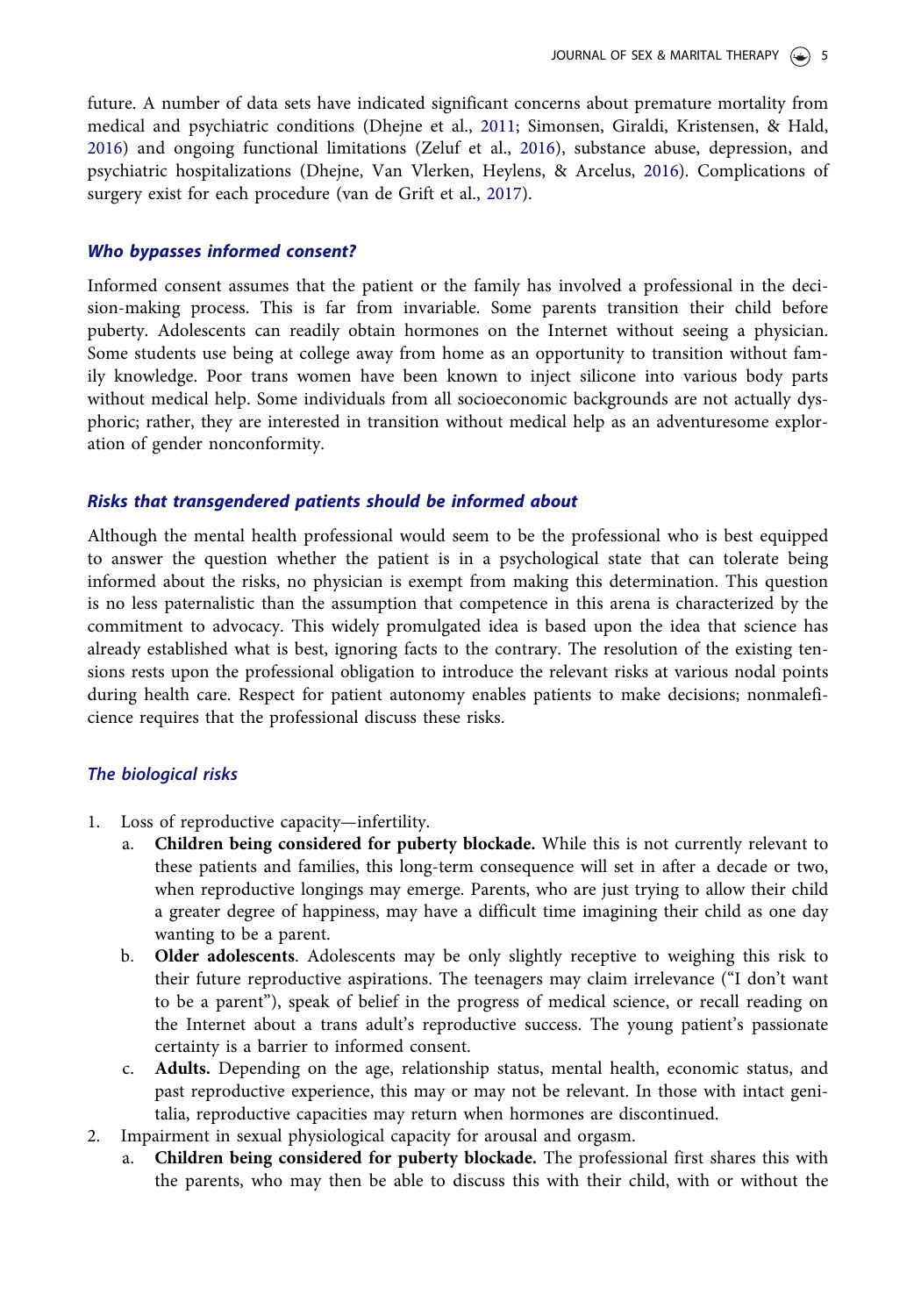<span id="page-6-0"></span>professional's direct assistance. Puberty-blocking hormone treatment keeps the child puerile, which may delay discussion of this matter further. Both professionals and parents may be resistant to bringing this up.

- b. Older adolescents. When cross-gender hormones are administered at age 16 after three years of puberty blocking, androgens can be expected to create more sexual drive, while estrogens can be expected to lower sexual drive in the same short time period. This does not mean masturbation and partnered sex are augmented or diminished, respectively, because interpersonal and psychological forces, including those undertaken to affirm one's new identity, also shape sexual expressions. Discussions of sexual physiology are far easier than discussing masturbation and partner experiences in detail.
- c. Adults. Biological males may expect lessening drive, erectile turgidity, ejaculate, and shrinking of testes and penis. Some may be rendered unable to sustain an erection, which may or may not become a problem with partners. Those with intense penile dysphoria may prefer anal penetration for mental arousal purposes when alone or with a partner and try to be inattentive to their genital state. Androgens seem to enhance the sexual lives of biological female patients, creating pleasing clitoral enlargement. Genital sensation after vaginoplasty, phalloplasty, and metoidioplasty may be markedly reduced despite advanced techniques to preserve sensation. Much has been written about the negative intrapsychic and interpersonal consequences of anorgasmia among cisgendered individuals (Graham, [2014](#page-11-0); Perelman & Watter, [2013](#page-11-0)) that ultimately is applicable to the transgendered.
- 3. Shortened life expectancy. The reasons for this are varied and include infection (particularly HIV among low-economic status MTFs), cancer, cardiovascular disease, and suicide. (Blosnich, Brown, Wojcio, Jones, & Bossarte, [2014;](#page-10-0) Brown & Jones, [2016](#page-10-0)). Worldwide estimates of HIV infection rates among transgendered individuals are up to 17-fold higher than the cisgender population. Among trans-identified veterans at the Veterans Administration Hospitals, suicide is twenty times higher than control group; their reduced life expectancy of twenty years from all causes is similar to those with serious mental illness. Patients and professionals share the hope that as the world becomes more accepting, psychosocial stressors will be less destructive, health habits will improve, addictions will lessen, access to health care will improve, and transgendered people will live longer. As illustrated by the changes from one U.S. federal administration to the next, progress cannot be depended upon.
- 4. Biological sex cannot be changed. The belief in becoming a complete man or woman refers to socialization, not biology. Transgendered people can live in a new gender and feel comfortable doing so, but their genetic endowment leaves them potentially vulnerable to sexlinked illnesses.
	- a. Hormones and surgeries help with gender discordance, but many individuals in the quest to appear more female-like continue to request further plastic interventions. Dysphoria about secondary sex characteristics may continue after each intervention, including depilation. At some point, a transgendered person accepts "how I am."
	- b. Many trans men patients elect to live with their natal genitalia and accommodate in various ways that leave them vulnerable to gynecologic diseases such as ovarian cancer. In the same way, trans women patients may develop prostate cancer. This is a strong reason for ongoing medical care, which for many transgendered individuals is a difficult process.
	- c. Trans men tend to be shorter than the average man. Over time, their smaller stature may pose a psychological burden. Similarly, tall or muscular trans women may be distressed about their size and shape.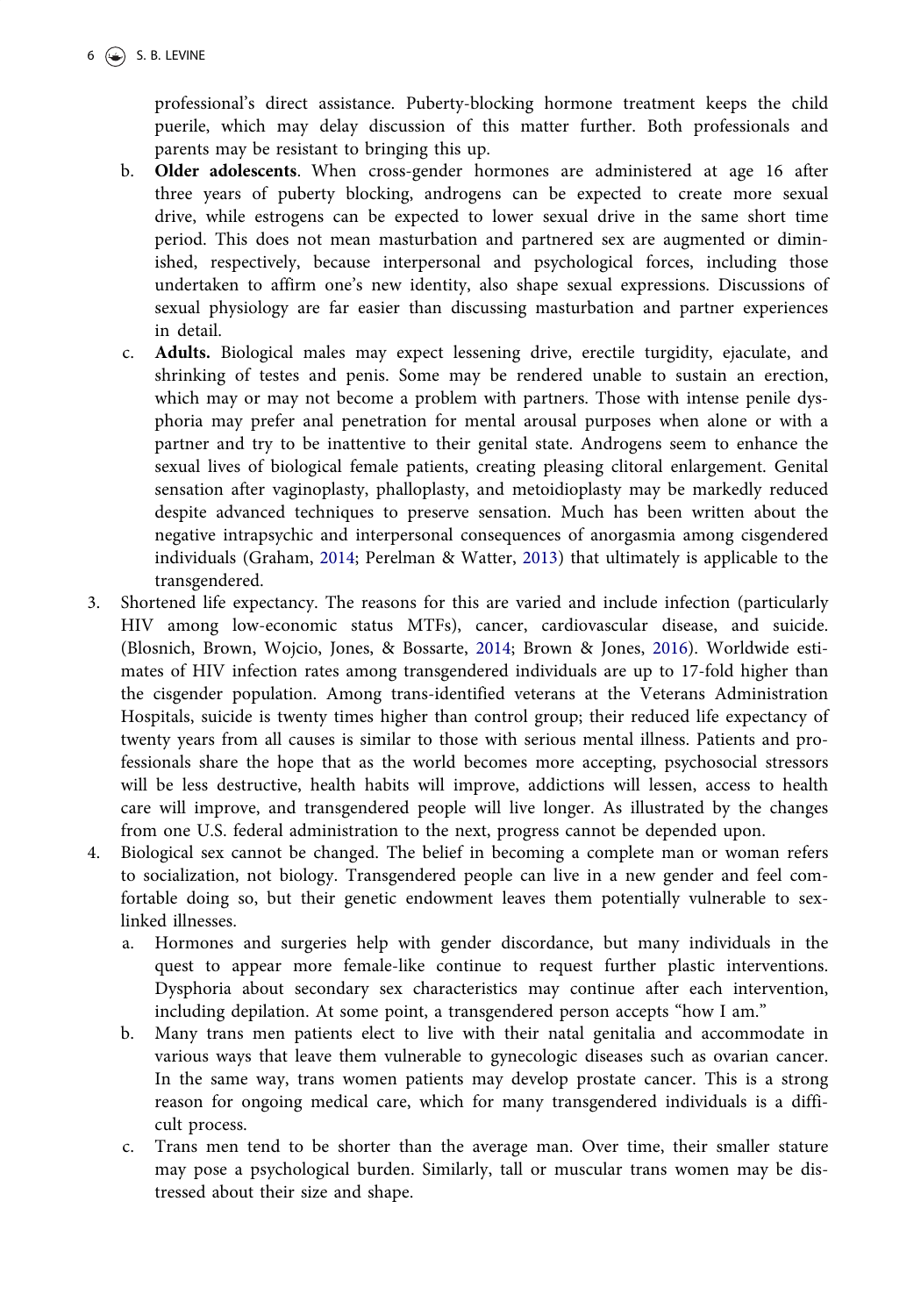## <span id="page-7-0"></span>The social risks

- 1. Emotional distancing and isolation from family members.
	- a. Children being considered for puberty blockade. When a child's behavior is stereotypically like the opposite gender, parents, siblings, aunts, uncles, and grandparents tend to either passionately protect or distance themselves from the child. Often, however, what is observed is not discussed. It is common to have one parent deeply protective and the other one distant. Family structure varies widely—from single parents, to families in chaos, to mutually supportive parents. The classic Dutch work with these children not only excluded chaotic families but provided a great deal of support to those undertaking the experiment (Steensma, Kreukels, de Vries, & Cohen-Kettenis, [2013\)](#page-11-0). Clinicians should anticipate that family members experience the gender-dysphoric child in different ways at different times, which can add to the child's challenges. Pediatricians and mental health professionals may intervene to help both the parents and the child discuss the issue well before puberty, despite the view of some activists that this constitutes "reparative therapy." Such sociopolitical arguments made by strangers to the families suggest that parents have no right to seek help for their concerns about their gendernonconforming children (FightToGetHerBack, 2018). It is important for parents to be told that the majority of cross-gender identified children desist from their current identities after puberty (Steensma, McGuire, Kreukels, Beekman, & Cohen-Kettenis, [2013;](#page-11-0) Zucker, [2018\)](#page-12-0).
	- b. Older adolescents. Feelings of others grow stronger about trans children as these children grow older. Siblings tend to ignore them. Parents may deeply object to bodily transformations and the recurrent intensity of conflict with parents may lead to the adolescent running away. Such families are in need of professional help since family rejection or violence adds to everyone's burdens. Transgendered high school students may be both socially isolating and socially isolated, adding to the high incidence of suicidal ideation, depression, and substance abuse (Rotondi, Bauer, Scanlon, Kaay, Travers, & Travers, [2011](#page-11-0); Rotondi, Bauer, Travers, Travers, Scanlon, & Kaay, [2011\)](#page-11-0).
	- c. Adults.
		- i. Married with children. When individuals declare their transgendered identity after marriage and after having children, not only does divorce often ensue, but the newly identified parent typically finds that their adolescent and adult children do not want to be in their presence. Some trans adults are "disowned" by their children and spouse. Many trans adults discover that their married siblings do not want them to interact with their children, adding to the emotional cost of transitioning at various points in their lives. Initially the patient may angrily dismiss the conflicted family—"If they won't support me, I don't need them!" This attitude may take years to change.
		- ii. Unmarried. In acting beneficently to support the transitioning adult, professionals come to realize that they are doing harm to the alienated family, which in the long run will likely harm the patient who loses family support. While medicine's focus is traditionally on the individual patient, this paradox does not disappear because doctors put the patient's needs first (Levine, 2018b).
- 2. Exchange of existing friends for friends from the transgender community.
	- a. Children being considered for puberty blockade. As younger children may be the only student in school so identified, the child's social success depends on how he or she relates to classmates, neighborhood children, and cousins. While some of these children have friends of the opposite sex, isolation from peers becomes an increasing problem over time.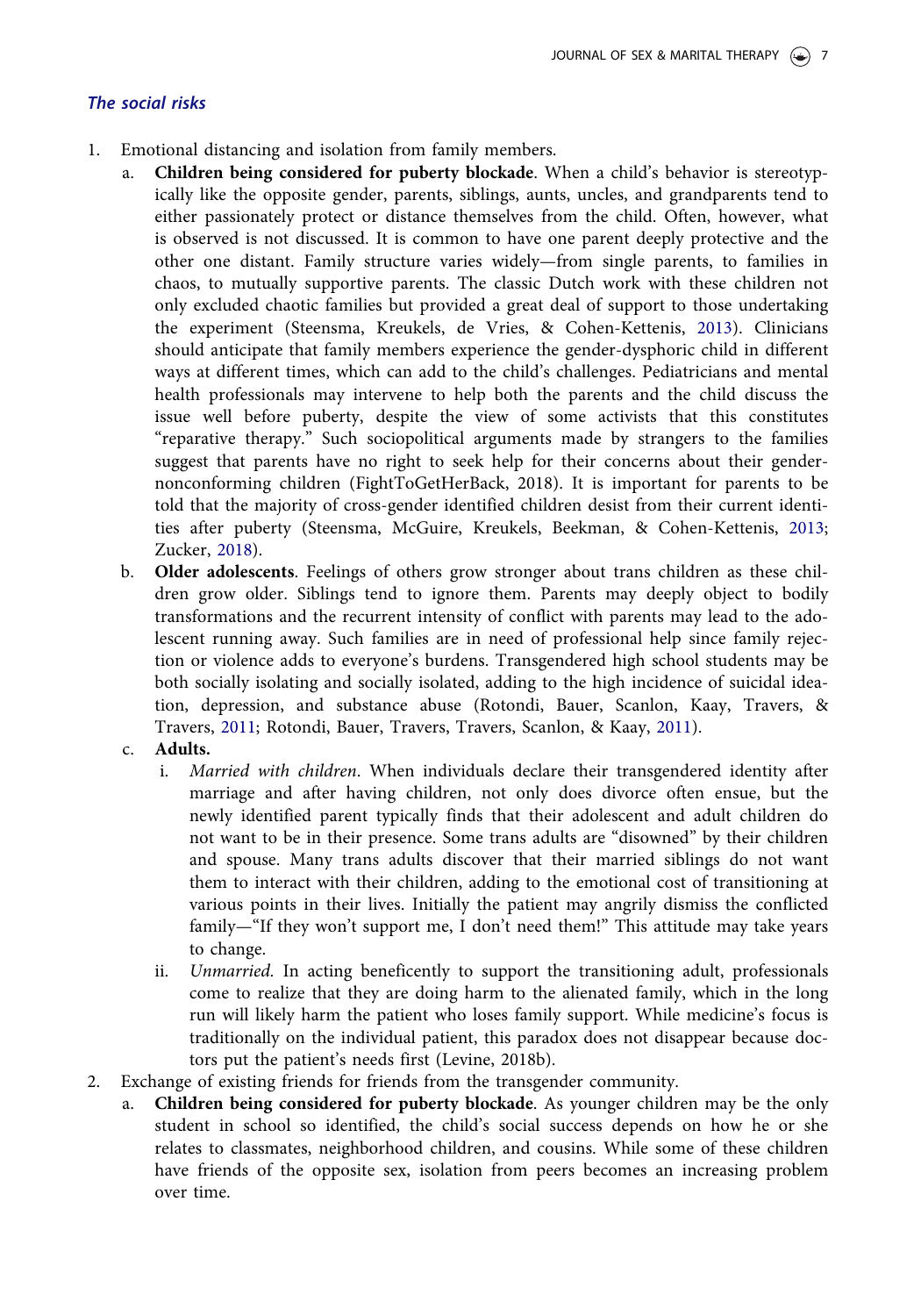## <span id="page-8-0"></span> $8 \quad (*)$  S. B. LEVINE

- b. Older adolescents. It is exceedingly rare to encounter a trans teenager who has not developed "friends" through the Internet, where they are often counseled that they are trans and directed to numerous websites that help them to stabilize their identities. Most have never met these friends. Since many privately transgendered teenagers have not disclosed to anyone in person, their friendship patterns in high school may sustain their self-esteem. Some of these actual friendships, as well as falling in love and having sex, cause them to rethink their identities. The return to their original gender may occur quickly, gradually, or fluctuate over several years. However the return occurs, families are much relieved. For others, sexual inadequacies within intimate relationships serve to consolidate their transgendered identities. Other adolescents are isolated from peers and highly symptomatic. It is a reach to think they only suffer from minority stress.
- c. Adults. Friendships are screened for support after transition. When it is not intense, the friendships tend to dissipate. Friendships via the Internet and within the local trans support communities are typical. Some newly transgendered adults have far better social lives within the LGBT community than they previously had. They form a new family with friends to replace or augment their family of origin. This is not the case for many previously socially phobic, autistic, schizoid, or chronically depressed individuals.
- 3. Greatly diminished pool of individuals who are willing to sustain an intimate physical and loving relationship.
	- a. Children being considered for puberty blockade. When this idea is discussed, parents may inform the professional that it is their hope that puberty suppression and social gender transition now may enable their offspring to develop a socially attractive personality free of current problems. Love may then come and life may be fulfilling.
	- b. Older adolescents and adults. Many older adolescents are happy just to have partnered sexual experiences; like many cis teenagers, they ignore the context. With maturation, the relationship context becomes important. The male-to-female in transition may soon realize that she is of sexual interest to a special group of men who are either interested in, or simply curious about, her trans status. While these relationships are initially exciting, they often end when the new woman realizes there is no interest in her as a person. It is important to discuss this pattern to help patients understand the experience of others and to better protect themselves from disappointment. Many are shocked and saddened to hear this. They may feel that they are an exception and this will not happen to them. It is sometimes useful to remind them that transgendered people, like most others, aspire to be loved in a kind, secure fashion but that most people in society should be expected to avoid them as love objects. The lower marriage rates of transgendered adults may reflect these factors (Yarbrough, [2018](#page-12-0)).
- 4. Social discrimination.

While many governmental and educational institutions, health-care facilities, large corporations, and professional organizations have policies against discrimination, patient advocates stress that their patients frequently experience discrimination and are traumatized by it (Campbell et al., [2018](#page-10-0); Yarbrough, [2018](#page-12-0)). Those considering transition often reassure themselves that the world is becoming a more welcoming place. This is not a guarantee that their world will be welcoming. While some transgendered people have the self-confidence, intelligence, and moxie to deal with these painful situations, not all do. Transgendered individuals with limited education face lower-paying jobs. Discrimination against hiring is significant. Even educated, skilled individuals may be passed over for promotion or have trouble finding new jobs. Discrimination has overt forms such as name-calling, bullying, misgendering, and violence, and covert forms such as failure to be hired, promoted, or be rented an apartment. Many transgendered individuals do not feel safe in the world at large and in health-care settings (Stewart, O'Halloran, & Gates, 2018).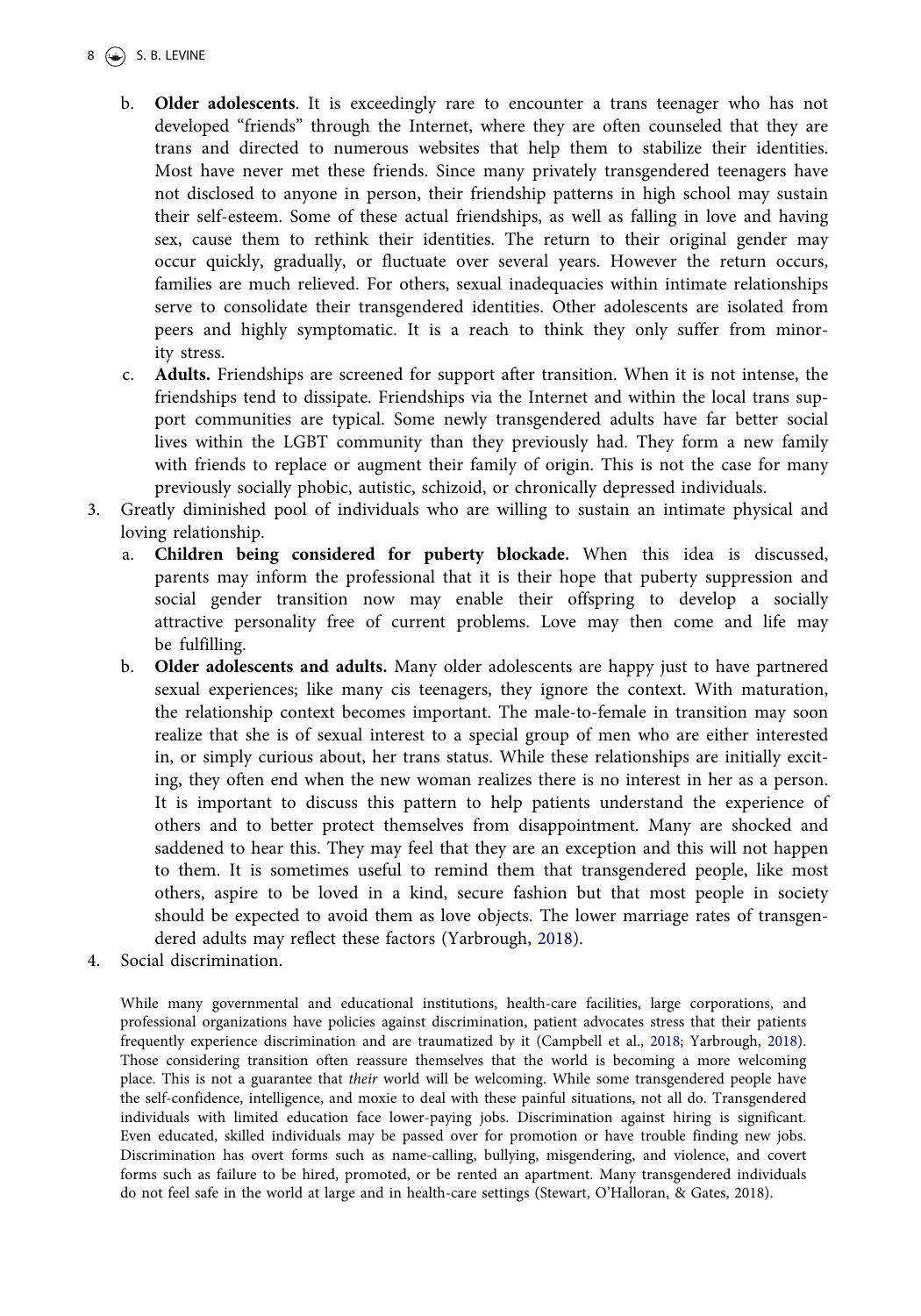## <span id="page-9-0"></span>The psychological risks (mental health)

These complex categories of risk are subtly manifested in the short term and often have profound long-term consequences. In the short term, they may remain hidden by the relief afforded by transition, hormones, and surgery.

- 1. Deflection from personal developmental challenges that would otherwise be mastered at appropriate times. Although the biological and social risks of transition ultimately will cause feelings, conflicts, and psychological dilemmas that may produce distressing symptoms, the preoccupation with transition is so powerful a mental process that other developmental tasks—overcoming social anxiety, accepting one's sexual impulses toward others, learning in school, learning how to handle money responsibly, and mastering work tasks—can be ignored, disrupted, or rendered personally unimportant. While this is both an argument for early intervention and for delaying intervention, this risk is separate from the future consequences of minority stress. Humans, regardless of their developing sexual-identity mosaic, have fears, habits, and age-expected immaturities that must be outgrown in a timely fashion (Erickson, [1980\)](#page-11-0). Transgendered individuals are not exceptions to the adverse consequences of developmental tasks that fail to be mastered (Connolly, Zervos, Barone, Johnson, & Joseph, [2016\)](#page-11-0).
- 2. Inauthenticity. A person undertakes transition and its medical support in search of a better psychological and social life because that individual does not feel authentic living in his or her gendered body. While there are other dimensions of suffering with gender dysphoria, the key aspiration for change is gender congruence. But the long-term psychological risk derives from disappointment about belonging to a new gender. The patient's original aspiration is more objectively and subjectively assessed over time. The person may eventually recognize being neither male nor female, feeling inauthentic in the new gender (Levine, [2018b\)](#page-11-0). This is not typically assessed in follow-up studies when the parameter of measurement is regret, yes or no. It is far too soon to have a clinical sense of the long-term outcomes among the young people who identify as gender nonbinaries.
- 3. Demoralization. When the high risk of depression, anxiety states, suicidal ideation and attempts, and applications for disability are considered by the professional, it is reasonable to ask patients what their hopes are for their lives in terms of work, love, sex, friendship, and family relationships. These questions tap into their dreams. It is apparent that such dreams are frequently disappointed among all people, but in asking these questions, the doctor and the patient may be able to focus on the patient's sense of reality.
- 4. Outsider status. Immersion in the LGBT, and particularly the trans community, can be initially wonderful socially, psychologically, and sexually. It helps to take up political causes of the sexual-minority communities because they create relationships and pride in rejecting the larger discriminating world. The new trans identity gives some individuals a life purpose—to improve the lives of others. Some can sustain activity in sexual minority communities for many years and build a network of long lasting friendships. Not all can, however. Even transgendered individuals can become tired of the rhetoric of their community over time. Outsider status in one's society reverberates with outsider status from family rejection (Campbell et al., [2018](#page-10-0)).

## Difficulties communicating the risks of transition

There is an art to creating the process of informed consent. Simply reciting risks, as a surgeon does before gall bladder surgery, creates a perfunctory process. When it is done more earnestly with facts, it can create intense animosity—the professional can quickly become an enemy. Epidemiological facts—such as, suicide attempts in transgendered populations are twice as high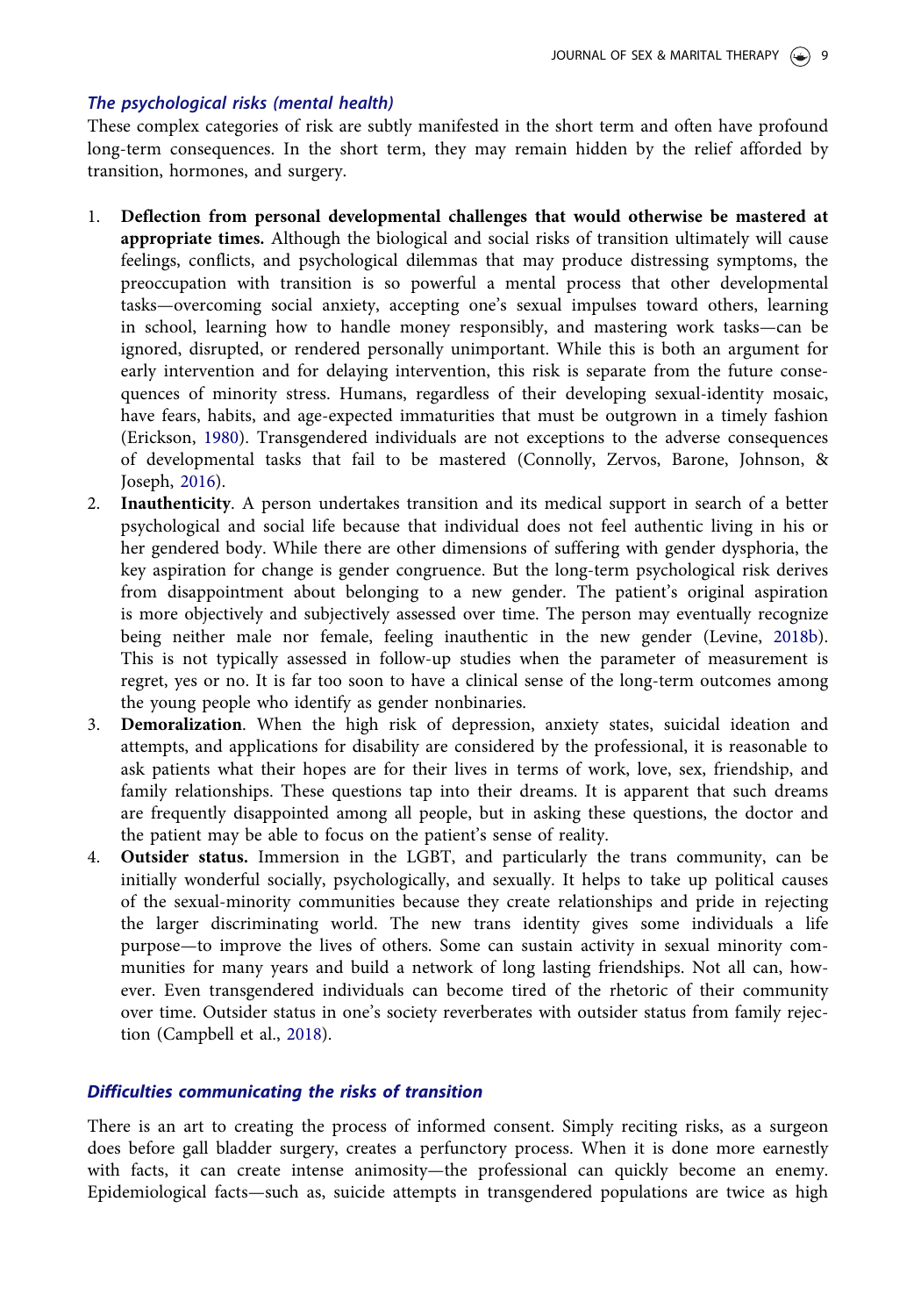<span id="page-10-0"></span>as among lesbians and gay men and ten times higher than the general population rate—should inform the professional but need not be baldly presented to the patient. Risks need to be calmly stated within a relationship seen by the patient to be caring and concerned for the patient's current and future welfare. Many of the risks are easier planned for and avoided than overcome.

The process of repudiation of one's birth-assigned gender does not occur via an entirely rational, totally conscious process, whenever in the life cycle it occurs. The concepts of benefits and risks become relevant only when the person begins to contemplate transition. Within the mind of the patient, the ambition to transition encounters its understood drawbacks. This phenomenon is a bit of a temporary stop sign—a process of thinking about a life-altering, eventually irreversible, decision. When clinicians are cheerleaders for transition, their behavior indicates to the patient that this is the best solution that only requires a bit of courage. They may lead patients and parents to believe that there is scientific certainty about the wisdom of transition. This is not what the ethical principle of honesty means. The professional's responsibility is to expand the patient's views of the risks of what they are undertaking.

When the writers of WPATH's Standards of Care decided that psychotherapy was not necessary, they did not robustly address how a meaningful informed consent process should be accomplished. As the weighing of the pros and cons is best done over a long period of time, when and how is this to occur without a counseling process? There is much to suggest that the patient does not always know best—for example, post-transition depression, detransition, pre- and postsurgical suicide rates, and that researchers have concluded that postoperative patients need psychiatric care (Dhejne et al., [2011](#page-11-0); Simonsen, Giraldi, Kristensen, & Hald, [2016\)](#page-11-0).

Regular meetings for a number of months provide for an adequate informed consent process by the therapist. For patients who do not or will not have therapy, perhaps a three-session informed consent process should be required. It may be helpful to the field if someone would devise a Likert-scale questionnaire to explore the patients' appraisal of the biological, social, and psychological risks. Research on the questionnaire may then yield a cutoff score between those who are informed and those who are not. Predetermined outcome parameters may be compared to informed consent scores. With such a validated instrument, outcomes of perfunctory versus slower informed consent processes can be compared. Ethically, there is no controversy that informed consent is a professional responsibility. What is not widely agreed upon is how it should be accomplished, by whom, and when.

#### **References**

- Baker, K. E. [\(2017\)](#page-2-0). The future of transgender coverage. New England Journal of Medicine, 376(19), 1801–1804. doi:[10.1056/NEJMp1702427.](https://doi.org/10.1056/NEJMp1702427)
- Blosnich, J. R., Brown, G. R., Wojcio, S., Jones, K. T., & Bossarte, R. M. ([2014](#page-6-0)). Mortality among veterans with transgender-related diagnoses in the Veterans Health Administration, FY2000–2009. LGBT Health, 1(4), 269–276. doi[:10.1089/lgbt.2014.0050](https://doi.org/10.1089/lgbt.2014.0050)
- Brown, G. R., & Jones, K. T. ([2016\)](#page-6-0). Mental health and medical health disparities in 5135 transgender veterans receiving healthcare in the Veterans Administration: A case-control study. LGBT Health, 3(2), 122–131.
- Campbell, M. M., Fresán, A., Addinall, R. M., Böhmke, W., Grobler, G. P., Marais, A., .... Robles, R. [\(2018](#page-8-0)). Experiences of gender incongruence and the relationship between social exclusion, psychological distress, and dysfunction among South African transgender adults: A field-study for ICD-11. Annals of Clinical Psychiatry, 30(3), 168–174.
- Cavanaugh, T., Hopwood, R., & Lambert, C. [\(2016](#page-3-0)). Informed consent in the medical care of transgender and gen-der-nonconforming patients. The AMA Journal of Ethics, 18(11), 1147-1155. doi:[10.1001/journalofethics.](https://doi.org/10.1001/journalofethics.2016.18.11.sect1-1611) [2016.18.11.sect1-1611.](https://doi.org/10.1001/journalofethics.2016.18.11.sect1-1611)
- Coleman, E., Adler, R., Bockting, W., Botzer, M. A., Brown, G., Cohen-Kettenis, P. T., … Zucker, K. J. [\(2011](#page-2-0)). Standards of care for the health of transsexual, transgender, and gender nonconforming people (7th ed.). Retrieved from the website of the World Professional Association for Transgender Health: [www.wpath.org](http://www.wpath.org)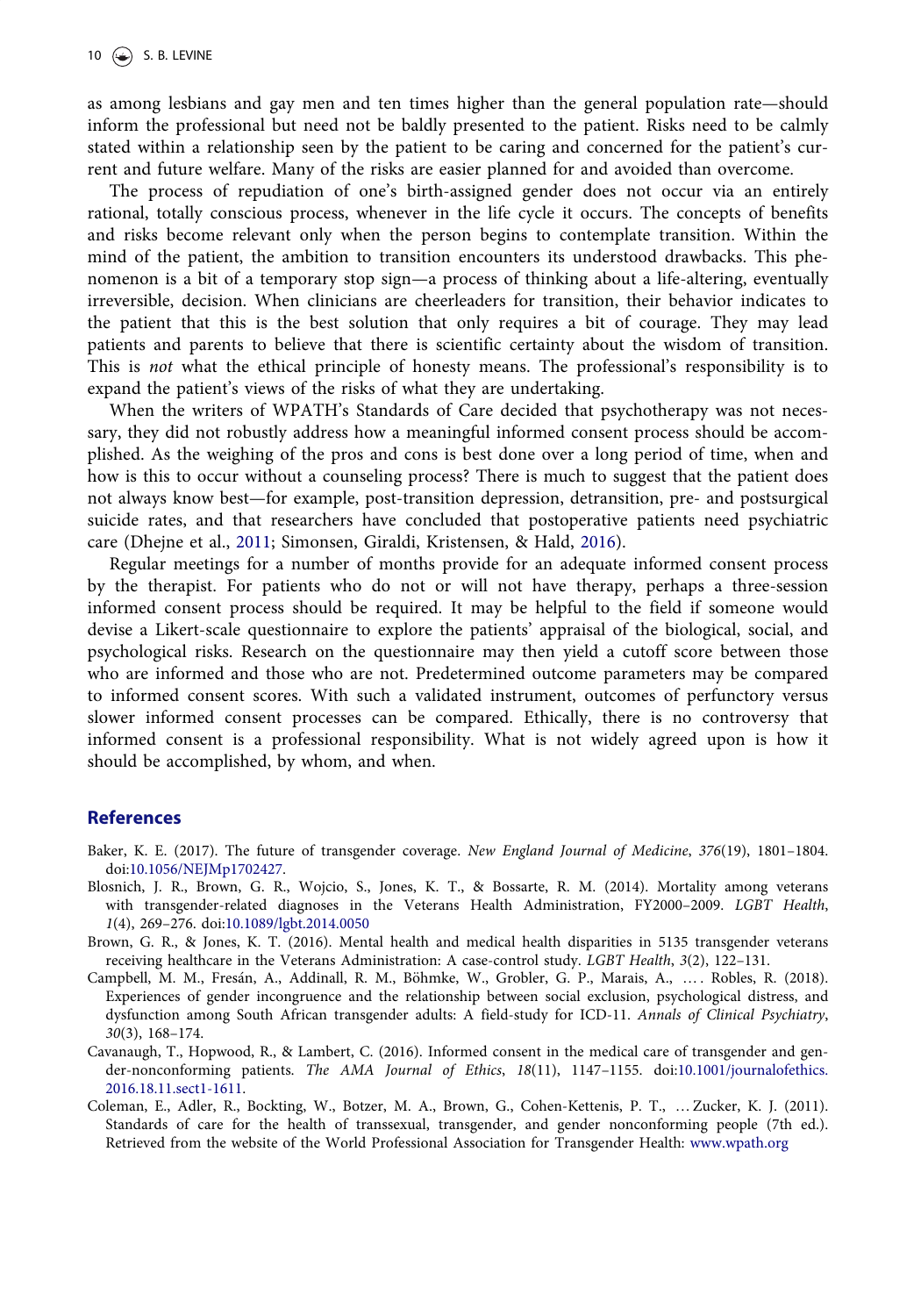- <span id="page-11-0"></span>Connolly, M. D., Zervos, M. J., Barone, C. J., Johnson, C. C., & Joseph, C. [\(2016](#page-9-0)). The mental health of transgender youth: Advances in understanding. J Adolesc Health, 59(5), 489–495. doi:[10.1016/j.jadohealth.2016.06.012](https://doi.org/10.1016/j.jadohealth.2016.06.012). Epub 2016 Aug 17.
- Dhejne, C., Lichtenstein, P., Boman, M., Johansson, A. L. V., Långström, N., & Landén, M. [\(2011\)](#page-5-0). Long-term follow-up of transsexual persons undergoing sex reassignment surgery: Cohort study in Sweden. PLoS One, 6(2), e16885.
- Dhejne, C., Van Vlerken, R., Heylens, G., & Arcelus, J. ([2016\)](#page-5-0). Mental health and gender dysphoria: A review of the literature. International Review of Psychiatry, 28(1), 44–57. doi:[10.3109/09540261](https://doi.org/10.3109/09540261). 2015.1115753
- Drescher, J., Haller, E. & APA Caucus of Lesbian, Gay and Bisexual Psychiatrists. [\(2012\)](#page-2-0). Position statement on discrimination against transgender and gender variant individuals. American Journal of Psychiatry, 12, 37–38 Erickson, E. H. ([1980\)](#page-9-0). Identity and the life cycle. New York, NY: Norton.
- FightingToGetHerBack. (2018, June 7). Why I supported my autistic daughter's social transition to a man. Retrieved June 7, 2018, from <https://4thwavenow.com/>
- Graham, C. A. ([2014](#page-6-0)). Orgasm disorders in women in Y.M. Binik, K.S.K Hall (eds.) Principles and Practice of Sex Therapy, 5th edition, New York: The Guilford Press. p. 89–111.
- Hsieh, S., & Leininger, J. [\(2014](#page-2-0)). Resource list: Clinical care programs for gender-nonconforming children and adolescents. Pediatric Annals, 43(6), 238–244. doi[:10.3928/00904481-20140522-11](https://doi.org/10.3928/00904481-20140522-11)
- James, S. E., Herman, J. L., & Rankin, S. (2016). The Report of the 2015 U.S. Transgender Survey. Washington, DC: National Center for Transgender Equality.
- Levine, S. B. ([2005](#page-2-0)). Reintroduction to clinical sexuality. FOCUS, 3(4), 526–531.
- Levine, S. B. [\(2016](#page-2-0)). Reflections on the legal battles over prisoners with gender dysphoria. The Journal of the American Academy of Psychiatry and the Law, 44(2), 236–245.
- Levine, S. B. (2018a). Ethical concerns about emerging treatment paradigms for gender dysphoria. Journal of Sex & Marital Therapy, 44(1), 29–41.
- Levine, S. B. [\(2018b\)](#page-9-0). Transitioning back to maleness. Archives of Sexual Behavior, 47(4), 1295–1300. doi[:10.1007/](https://doi.org/10.1007/s10508-017-1136-9) [s10508-017-1136-9](https://doi.org/10.1007/s10508-017-1136-9).
- Lynch, H. F., Joffe, S., & Feldman, E. A. [\(2018\)](#page-1-0). Informed consent and the role of the treating physician. The New England Journal of Medicine, 378(25), 2433–2438.
- Mayer, L. S., & McHugh, P. R. ([2016\)](#page-2-0). Sexuality and gender: Findings from the biological, psychological, and social sciences. The New Atlantis: A Journal of Technology & Society, 50, 10-143.
- Mueller, S. C., De Cuypere, G., & T'Sjoen, G. [\(2017\)](#page-2-0). Transgender research in the 21st century: A selective review from a neurocognitive perspective. American Journal of Psychiatry, 174(12), 1155-1162. 2017 Dec 1. doi: [10.1176/appi.ajp.2017.17060626](https://doi.org/10.1176/appi.ajp.2017.17060626).
- Perelman, M. A., & Watter, D. N. ([2013\)](#page-6-0). Delayed orgasm in SB Levine, C. B. Risen, S. E. Altho (eds.), in Handbook of Clinical Sexuality for Mental Health Professionals, New York: Routledge. pp.150–163.
- Reed, G. M., Drescher, J., Krueger, R. B., Atalla, E., Cochran, S. D., First, M. B., … Saxena, S. [\(2016](#page-2-0)). Disorders related to sexuality and gender identity in the ICD-11: Revising the ICD-10 classification based on current scientific evidence, best clinical practices, and human rights considerations. World Psychiatry, 5, 205–221.
- Rotondi, N. K., Bauer, G. R., Travers, R., Travers, A., Scanlon, K., & Kaay, M. [\(2011\)](#page-7-0). Depression in male-tofemale transgender Ontarians: Results from the Trans PULSE Project. Canadian Journal of Community Mental Health, 30(2), 113–133.
- Rotondi, N. K., Bauer, G. R., Scanlon, K., Kaay, M., Travers, R., & Travers, A. ([2011\)](#page-7-0). Prevalence of risk and protective factors for depression in female-to male transgender Ontarians: Trans PULSE projects. Canadian Journal of Community Mental Health, 30(2), 135–155.
- Simonsen, R. K., Giraldi, A., Kristensen, E., & Hald, G. M. [\(2016\)](#page-5-0). Long-term follow-up of individuals undergoing sex reassignment surgery: psychiatric morbidity and mortality. Nordic Journal of Psychiatry, 70(4), 241–247.
- Steensma, T. D., Kreukels, B. P. C., de Vries, A. L. C., & Cohen-Kettenis, P. T. ([2013\)](#page-7-0). Gender identity development in adolescence. Hormones and Behavior, 64(2), 288–297.
- Steensma, T. D., McGuire, J. K., Kreukels, B. P. C., Beekman, A. J., & Cohen-Kettenis, P. T. [\(2013](#page-7-0)). Factors associated with desistence and persistence of childhood gender dysphoria: a quantitative follow-up study. Journal of the American Academy of Child and Adolescent Psychiatry, 52(6), 582–590.
- Stewart, L., O'Halloran, P., & Oates, J. (2018). Investigating the social integration and well-being of transgender individuals: a meta-synthesis. International Journal of Transgenderism, 19(1), 46–58.
- van de Grift, T. C., Pigot, G. L. S., Boudhan, S., Elfering, L., Kreukels, B. P. C., Gijs, L. A. C. L., … Mullender, M. G. [\(2017](#page-5-0)). A longitudinal study of motivations before and psychosexual outcomes after genital gender-confirming surgery in Transmen. Journal of Sexual Medicine, 14(12), 1621–1628. doi:[10.1016/j.](https://doi.org/10.1016/j.jsxm.2017.10.064) [jsxm.2017.10.064.](https://doi.org/10.1016/j.jsxm.2017.10.064)
- Wheeler, R. (2017). The history of informed consent. British Journal of Surgery, 104(9), 1119–1109.